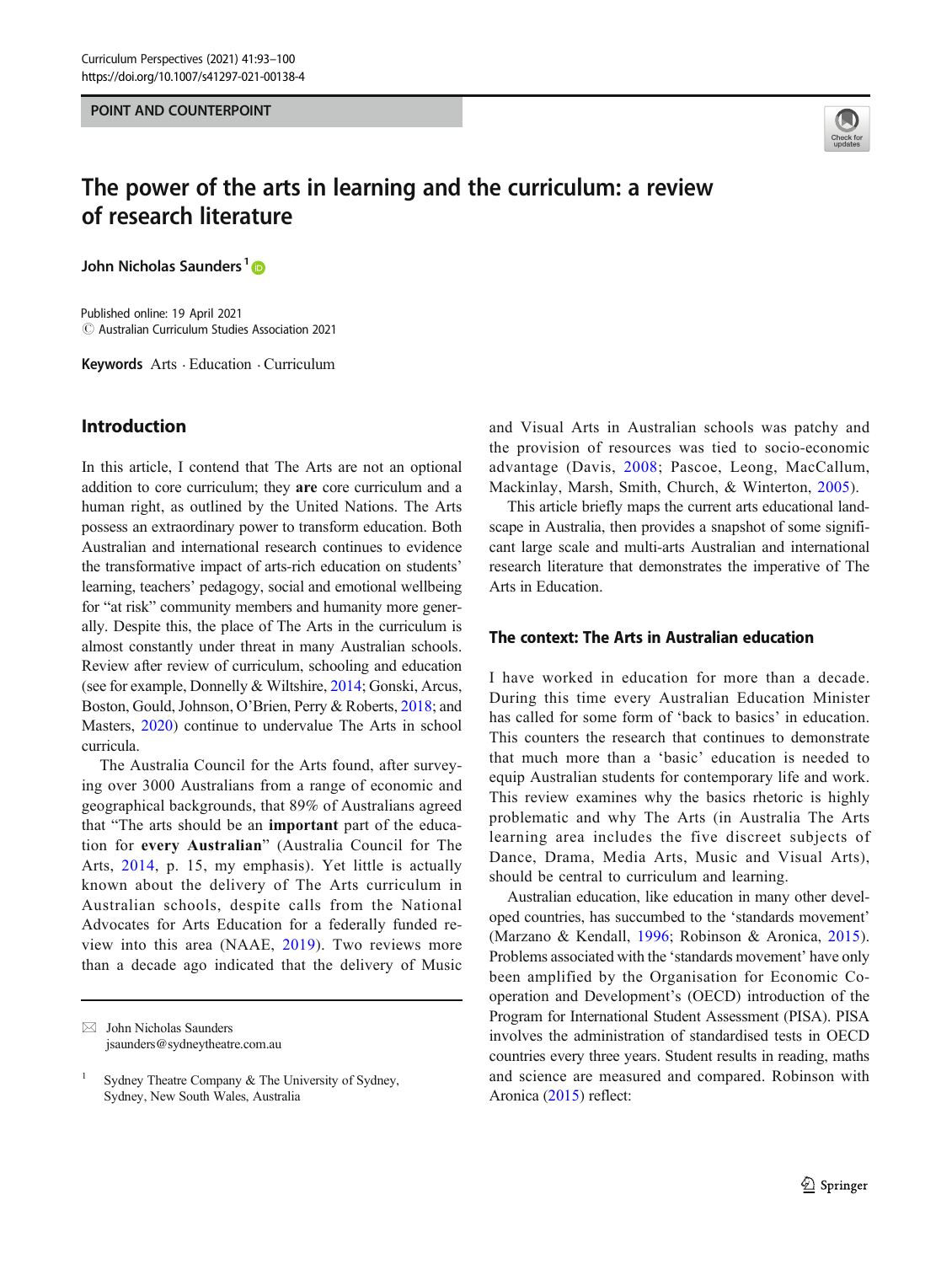The political impact of PISA has grown […] In 2001, the results attracted relatively mild attention in the European press. In 2013, they made headlines round the world and sent tremors through governments everywhere. Ministers of education now compare their respective rankings like bodybuilders flexing their biceps. Like the press, they seem to treat the rankings as an absolute measure of their success. (p. 7)

While PISA has also produced reports focusing on student wellbeing, this domain rarely receives the same level of media and political attention as the academic rankings.

Bamford's [\(2006,](#page-6-0) [2009](#page-6-0)) vast international research project explored the impact of 'arts-rich' programs commissioned by the United Nations Educational, Scientific and Cultural Organization (UNESCO) and found that "the arts appear in the educational policy in almost every country in the world [and] there is a gulf between the 'lip service' given to arts education and the provisions provided within schools" (2009, p. 11). Bamford's observation reflects the current state of Australian policy and practice. Although the reviews of Music (Pascoe et al., [2005\)](#page-7-0) and Visual Arts education (Davis, [2008\)](#page-6-0) highlighted links between socio-economic advantage and the delivery of quality arts education and resourcing in schools, there has been no national review of Drama, Dance or Media Arts Education, or Arts Education more broadly in Australia. It is my view, however, that the provision of the three remaining arts subjects in schools (Dance, Drama and Media Arts) would be inferior to that for Music and Visual Arts, particularly in early childhood and primary contexts.

This is despite a central entitlement enshrined in the national Australian Curriculum: The Arts (ACARA, [2011](#page-6-0)) that states that:

The Australian Curriculum for the Arts will be based on the assumption that all young Australians are entitled to engage with the five Arts subjects and should be given an opportunity to experience the special knowledge and skills base of each. (ACARA, [2011,](#page-6-0) p. 4)

In addition, "From the first year of secondary school […] students will have the opportunity to experience some Arts subjects in greater depth and to specialise in one or more Arts subjects" (ACARA, [2011](#page-6-0), p. 4). To date, no national research has been conducted to indicate how the implementation of the Australian Curriculum: The Arts has been undertaken in schools. The entitlement to an Arts Education in Australia is also framed by the most recent statement outlining

the Education Goals for Young Australians, the *Alice Springs* (Mparntwe) Education Declaration (Council of Australian Governments Education Council [COAGEC], [2019](#page-6-0)). The Alice Springs (Mparntwe) Education Declaration has two major goals, the first being a broad statement: "The Australian education system promotes excellence and equity" (COAGEC, [2019](#page-6-0), p. 4), and the second goal:

Goal 2: All young Australians become:

- confident and creative individuals
- successful lifelong learners [and]
- active and informed members of the community. (COAGEC, [2019](#page-6-0), p. 4)

Elaborations accompany the goals and as well as statements outlining how to achieve these goals.

Internationally, The Arts, play, and creativity are included in The United Nations' Convention on the Rights of the Child (United Nations, [1989](#page-7-0)), of which Australia is a signatory. Article 31 particularly deserves attention:

- 1. State Parties recognize the right of the child to rest and leisure, to engage in play and recreational activities appropriate to the age of the child and to participate freely in cultural life and the arts.
- 2. State Parties shall respect and promote the right of the child to participate fully in cultural and artistic life and shall encourage the provision of appropriate and equal opportunities for cultural, artistic, recreational and leisure activity. (United Nations, [1989,](#page-7-0) p. 9)

In Australia, a growing focus on Science, Technology, Engineering and Maths (STEM) (COAGEC, [2018](#page-6-0)) learning continues to privilege these subjects in schools. The Arts are placed towards the bottom of the subject hierarchy while STEM floats towards the top alongside English and literacy. The Federal Government's 2015 National Innovation and Science Agenda strongly pushed for STEM learning in schools, and recent government announcements have included the provision of \$1.1 billion AUD over a four-year period and \$64.6 million AUD for "initiatives to help students embrace the digital age and prepare for the jobs of the future" (Department of Industry, Innovation and Science, 2018, para 3). The House of Representatives Standing Committee on Employment, Education and Training's (HORSCEET) Inquiry into Innovation and Creativity recommended that: "the National Innovation and Science Agenda explicitly recognises the importance of STEAM, creative digital skills, the creative industries and the arts more generally" (HORSCEET,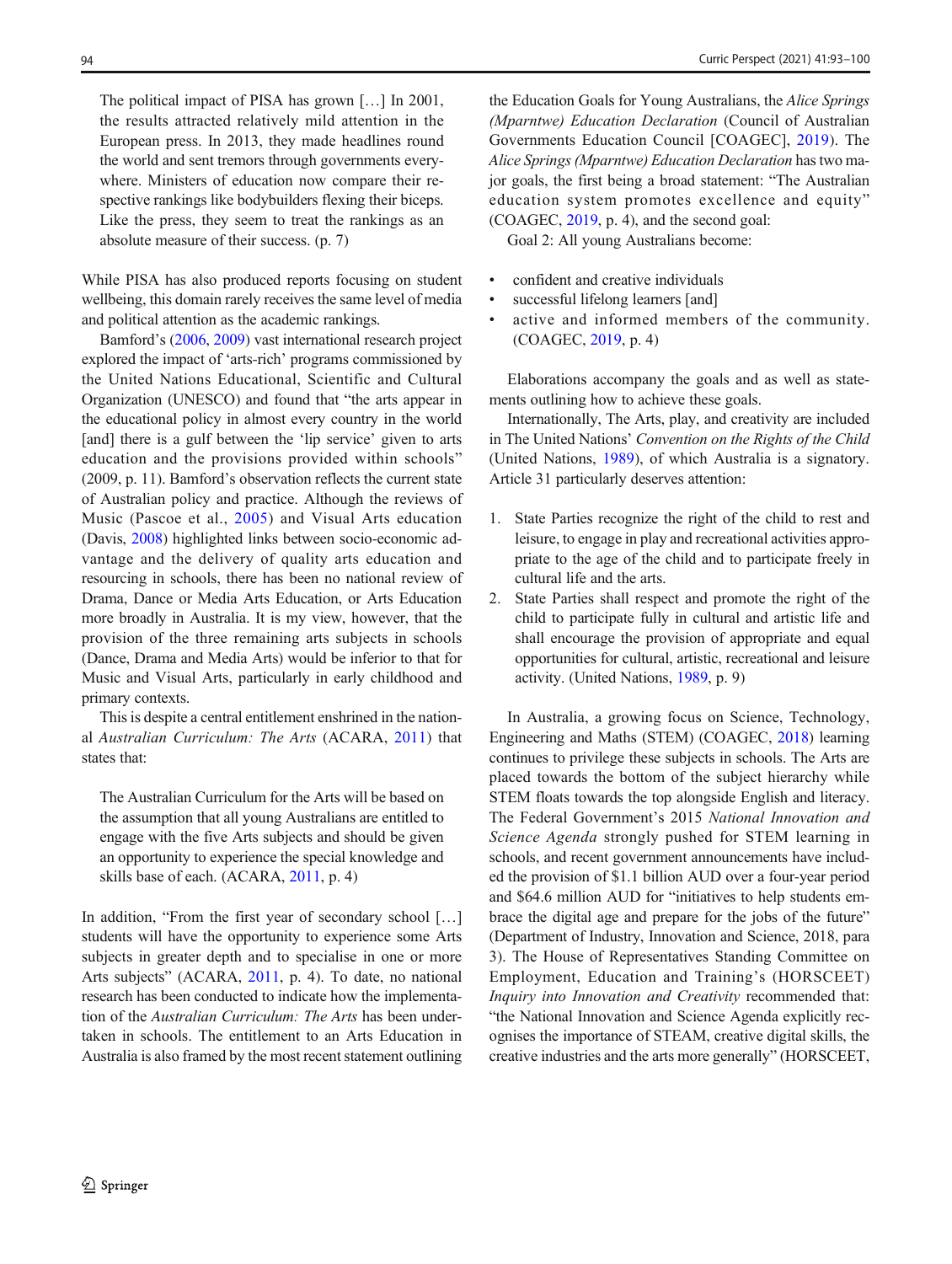[2017,](#page-7-0) p. XIX). Yet, there has been no visible change by the Australian Government to include The Arts in STEAM rather than STEM.

I've recently drawn on the work of Chalmers and Quigley [\(2017\)](#page-6-0) and Frey and Osbourne ([2013](#page-7-0)) to argue that we are working in an education paradigm "with the false ideas that Science, Technology, Engineering and Maths (STEM) learning will 'future proof' young people and adequately prepare them for a world that we are struggling to imagine" (Saunders, [2018,](#page-7-0) p. 42). Chalmers and Quigley ([2017\)](#page-6-0) claim that the economy and the world have moved into a seventh revolution of artificial intelligence (A.I.), Robotics, Automation and Machine Learning (M.L.) (hereafter referred to as 'A.I., Robotics, Automation, and M.L.'). They also argue that this A.I., Robotics, Automation, and M.L. revolution is very different from the previous six historical revolutions (from the First Agricultural Revolution through to the Digital Revolution) that have significantly shaped life and work for humans because "while earlier revolutions replaced human effort, this one goes a step further to directly challenge some intrinsic traits that make us human – thinking, problem-solving and decision-making" (Chalmers & Quigley, [2017,](#page-6-0) p. 3). However, little attention is given to the importance of Arts Education in tackling these challenges.

In contrast, Frey and Osbourne ([2013](#page-7-0)) analysed the susceptibility of much of today's employment being replaced by computerisation in the United State (US). Their investigation revealed that "47 percent of total US employment is in the high-risk category, meaning that associated occupations are potentially automatable over some unspecified number of years, perhaps a decade or two" (Frey & Osbourne, [2013](#page-7-0), p. 38). Similar figures have been identified by researchers exploring the Australian employment landscape, noting that "44 percent (5.1 million) of current Australian jobs are at high risk of being affected by computerisation and technology over the next 20 years" (Reading, Thorpe, & Peake, [2015,](#page-7-0) p. 4). Reading et al. ([2015](#page-7-0)) argue for "business […] to take a leading role alongside government and the education sector in order to deliver the STEM outcomes Australia needs to remain a competitive, innovative and prosperous nation" (p.4). They claim that: "there will be a growing need for the broad skills that STEM fosters. Critical thinking and problem solving, analytic capabilities, curiosity and imagination have all been identified as critical 'survival skills' in the workplace of the future" (Reading et al., [2015,](#page-7-0) p. 14). There is no mention of The Arts or STEAM in Reading et al.'s paper, nor how the mentioned skills can be fostered in quality Arts learning. In stark

contrast, Frey and Osbourne ([2013](#page-7-0)) identify that 'creative and social skills' are evident in jobs that are the least likely to be redundant through computerisation (Frey & Osbourne, [2013\)](#page-7-0). They contend:

[...] as technology races ahead, low-skilled workers will reallocate to tasks that are non-susceptible to computerisation  $-$  i.e., tasks requiring creative and social intelligence. For workers to win the race, however, they will have to acquire creative and social skills. (p. 45)

In the United States, the '21 $<sup>st</sup>$  Century Education</sup> Movement' has been advanced by the National Education Association (NEA) which formed Partnership for 21st Century Skills and collaborated with experts in education, business and government. The original 18 essential skills released by NEA in 2002 have been revised down to four overarching skills and are now referred to as the '4Cs': critical thinking, communication, collaboration, and creativity (NEA, [2013](#page-7-0)). These 4Cs are in addition to ensuring that students have strong content knowledge (NEA, [2013](#page-7-0)). Many educators argue that Arts processes are central to realising the 4Cs (Ewing & Saunders, [2019;](#page-7-0) Gibson & Ewing, 2021; Jefferson & Anderson, [2017\)](#page-7-0).

Internationally, the OECD Learning Framework 2030 (OECD, [2018\)](#page-7-0) also aims to create a shared vision for education. The learning framework provides three areas of competency, each with a series of descriptors.

Knowledge Disciplinary, interdisciplinary, epistemic, and procedural knowledge.

Skills Cognitive & meta-cognitive, social and emotional, physical & practical skills.

Attitudes and values Personal, local, societal and global attitudes and values. (Adapted from OECD, [2018](#page-7-0), p. 4)

The OECD provides a list of 36 skills that "is not exhaustive but constructs are selected that are closely related to the key concepts underpinning the framework" (p. 17) across a range of dispositions and capabilities including: adaptability/ flexibility/adjustment/agility; compassion; creativity/critical thinking/inventive thinking; empathy; engagement/ communication skills/collaboration skills; hope; selfawareness; mindfulness; and respect, to name a few (OECD, [2018,](#page-7-0) p. 17). Many of the OECD identified skills are deeply embedded in quality Arts learning and evidenced in the research that follows.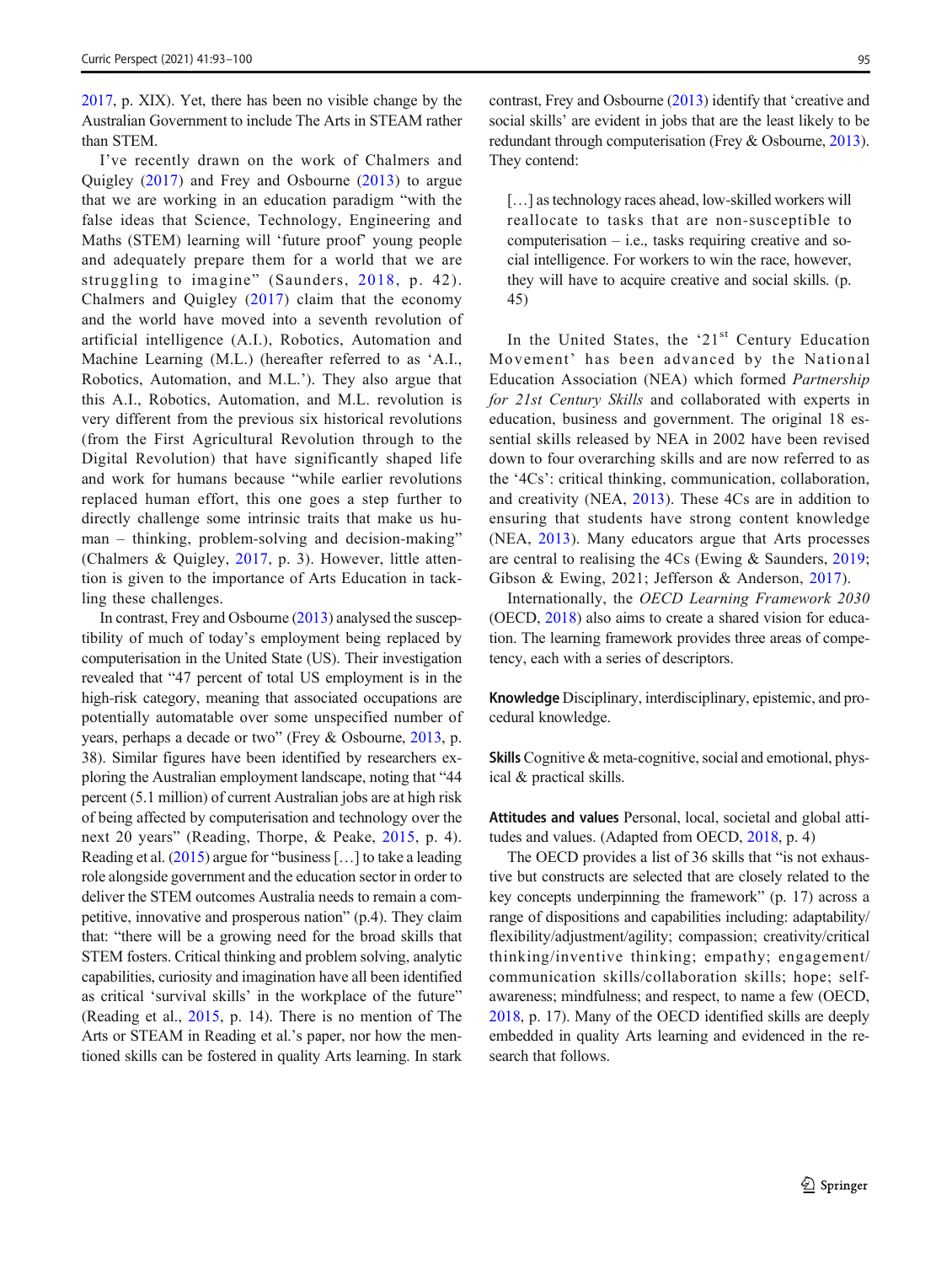#### The research

This section provides a brief snapshot of the vast literature exploring Education and The Arts, with a particular focus on broad international and Australian studies that highlight both impact and outcomes. It must be noted, however, that much of this research is dated and more current research is desperately needed.

More than two decades ago a unique and significant report, Champions of Change: The Impact of The Arts on Learning (Fiske, [1999](#page-7-0)) included seven independent research studies, laying a solid foundation for further largescale research and meta-analysis investigating the impact of The Arts in Education. Overall, Fiske concluded that the Arts:

- reach students who are not otherwise being reached
- reach students in ways that they are not otherwise being reached
- & connect students to themselves and each other and at the same time providing new challenges for those students already considered successful
- transform the environment for learning
- & provide learning opportunities for the adults in the lives of young people
- connect learning experiences to the world of real work. (Fiske, [1999,](#page-7-0) p. IX)

In my opinion, the most significant study included in Fiske's meta-analysis was Catterall, Chapleau and Iwanaga's [\(1999](#page-6-0)) research into the areas of music and theatre arts (drama) and human development over a 10-year period with some 25,000 US students using the NELS:88 (National Educational Longitudinal Survey) data. Catterall and his colleagues found that there were "positive academic developments for children [who] engaged in the arts" which became "more pronounced over time" (Catterall et al., [1999](#page-6-0), p. 2), signifying that the time allocated for The Arts and continued learning in The Arts is fundamental in realising its full potential. The research explored 'high arts' (both curriculum-based and extra-curricular activities) and 'low arts' engagement at school and compared high socio-economic status (SES) students to low SES students.

A comprehensive meta-analysis by Winner and Cooper [\(2000\)](#page-7-0) to explore the impact of The Arts concluded:

[…] we have as yet no evidence that studying the arts has a causal effect on academic achievement. We cannot draw any inferences about transfer from the

correlational studies that we have reviewed and that are so often cited in the press, since correlational studies do not prove causation. (p. 65, emphasis added)

Winner and Cooper did comment, however, that their five meta-analyses did "converge to demonstrate that a positive relationship between studying the arts and academic achievement does exist" (2000, p. 58).

In 2002 a large meta-analysis of 62 individual research studies compiled by Deasy explored the relationship between arts-rich programs in Dance, Drama, Media, Music and Visual Arts and Multi-Arts and increased higher order thinking and other cognitive capacities as well as increased motivation to learn and improved academic achievement in reading, language and mathematics. Catterall's [\(2002\)](#page-6-0) final essay in this collection draws these important threads together.

Continuing his earlier longitudinal work, Catterall (2009) documented the long-term impacts of The Arts on the 1999 cohort as they emerged into adulthood. Those students from both low and high SES backgrounds who had 'high arts' participation at school, were more likely to engage in volunteer work, more likely to be registered to vote and indicated that 'strong friendships' were important to them. 'High arts' students were also more likely to attend college or university and were less likely to be dependent on public assistance than their peers who had 'low arts' engagement at school (Catterall, 2009). Again in [2012](#page-6-0) Catterall, Dumais and Hampden-Thompson reported on data collected from four databases spanning 20 years from 1988 to 2008 that there were significant correlations between arts engagement at school or as extracurricular activities with young people who were 'at-risk' (defined as socially and economically disadvantaged) and higher academic achievement.

More recently, Bamford's [\(2006](#page-6-0), [2009\)](#page-6-0) international research found that the impact of arts-rich education were profound and similarly contributed to both social and emotional wellbeing as well as academic achievement in the Arts and more broadly. Some highlights from her research included that, arts-rich education:

- contributed to improved student educational attainment and academic achievement
- significantly enhanced literacy and performance in language learning
- led to improvement in student, parent and community perceptions of schools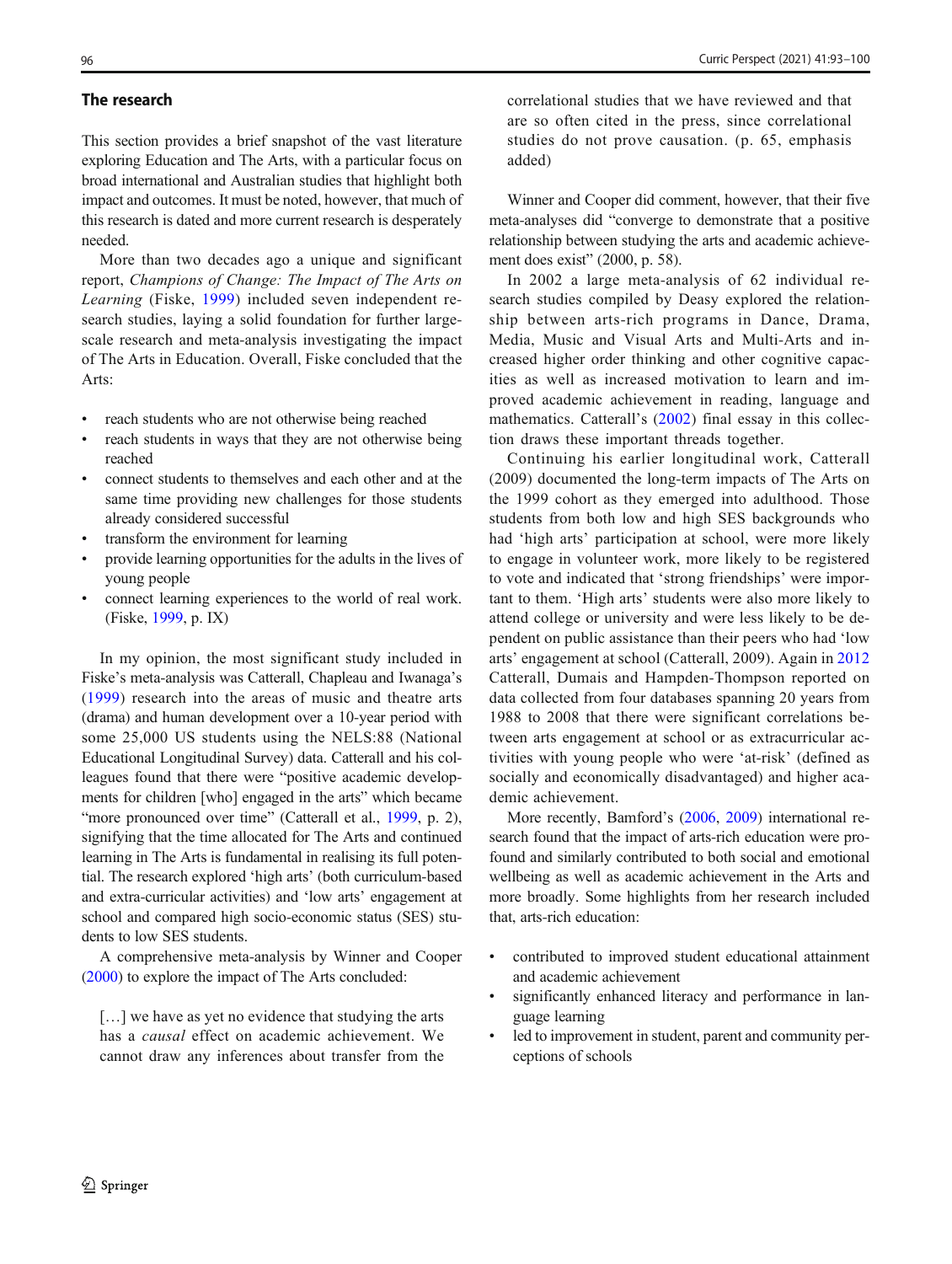- improved students' attitude to school by increasing cooperation, respect, responsibility, tolerance, and appreciation
- & can help build positive perceptions of the individual, the school and community contexts through performances and public presentations
- can instigate more creative and interesting approaches to teaching
- benefits health and well-being
- involves learning process that are structurally different from other disciplines within the curriculum
- & develops ICT literacies and technical skills. (Adapted from Bamford, [2009](#page-6-0)).

Researchers at Project Zero, Harvard Graduate School of Education looked intensively, at what makes quality artsbased experiences in education in the US. Seidel, Tishman, Winner, Hetland and Palmer's [\(2009\)](#page-7-0) research found that:

- i) "the drive for quality is personal, passionate, and persistent" (p. III);
- ii) "quality arts education serves multiple purposes simultaneously" (p. III);
- iii) "quality reveals itself 'in the room' through four different lenses: learning, pedagogy, community dynamics and environment" (p. IV).
- iv) "foundational decisions matter" (p. IV), particularly the decisions about "who teaches the arts […] where the arts are taught […] what is taught and how [it is taught, and] how arts learning is assessed" (p. IV).
- v) "decisions and decision makers at all levels affect quality" (p. IV), and finally, that
- vi) "reflection and dialogue is important at all levels". (Seidel et al., [2009](#page-7-0), p. IV)

For 25 years, The Royal Conservatory in Canada's Learning Through The Arts (LTTA) initiative has been delivering and researching the impact of their arts in education programs. In 2019 they identified four key findings from their research:

- In a 3 year (1999–2002) national study Grade 6 participants scored 11 percentile points higher on tests of computation and estimation than did their control group peers;
- In all LTTA studies, teachers, principals, and students indicated that students are highly engaged in their learning in LTTA classes;
- In a 2010 LTTA study involving over 1200 students, teachers reported that the positive effects of LTTA

programming on students' engagement in learning, capacities to work collaboratively, openness to different points of view, and happiness to be at school were being transferred to students' school life and learning in general, and

& A Pan-Canadian LTTA (2007–2009) found that Aboriginal learners reported a special resonance with arts-based learning. (The Royal Conservatory, [2019\)](#page-7-0)

In Australia, Ewing's [\(2010](#page-7-0)) review of research and programs in Arts Education in Australia and internationally, drew similar conclusions to those detailed above in confirming the transformative role of quality arts processes and experiences across the curriculum. Like Bamford before her, Ewing noted a gap between policy and practice. While all national policy statements on education in Europe emphasised the cultural dimension of the arts and the importance of promoting the artistic and creative abilities of young people, in actuality the main disciplines taught were often limited to visual arts and music with less time and status afforded than the sciences (Ewing, [2010\)](#page-7-0). Ewing concluded that "If we are to realise the transformative potential of the Arts in education, we must move beyond rhetoric in policy about its importance, to action" (2010, p. 56).

A particularly significant longitudinal study in Australia combined qualitative and quantitative methods when collecting data across 15 schools working with 643 primary and secondary school students over three years (Martin, Mansour, Anderson, Gibson, Liem and Sudmalis, [2013](#page-7-0)). The study "identified significant school, home, and community-based arts participation factors predicting academic (e.g., motivation and engagement) and nonacademic (e.g., self-esteem, life satisfaction) outcomes" (Martin et al., [2013,](#page-7-0) p. 721). Martin and his colleagues also found "these effects held after controlling for major socio demographic and prior achievement factors and prior var-iance in the outcomes under focus" (Martin et al., [2013](#page-7-0), p. 721).

A large study commissioned by the OECD, Winner, Goldstein and Vincent-Lancrin ([2013](#page-7-0)) found that:

An extensive body of correlational data in the United States reveals that students who participate in a large number of arts courses […] have higher educational attainment levels (as measured by grades in school and scores on verbal and mathematical standardised tests) than do those who take fewer or no arts courses […]. (Winner et al., [2013](#page-7-0), p. 6)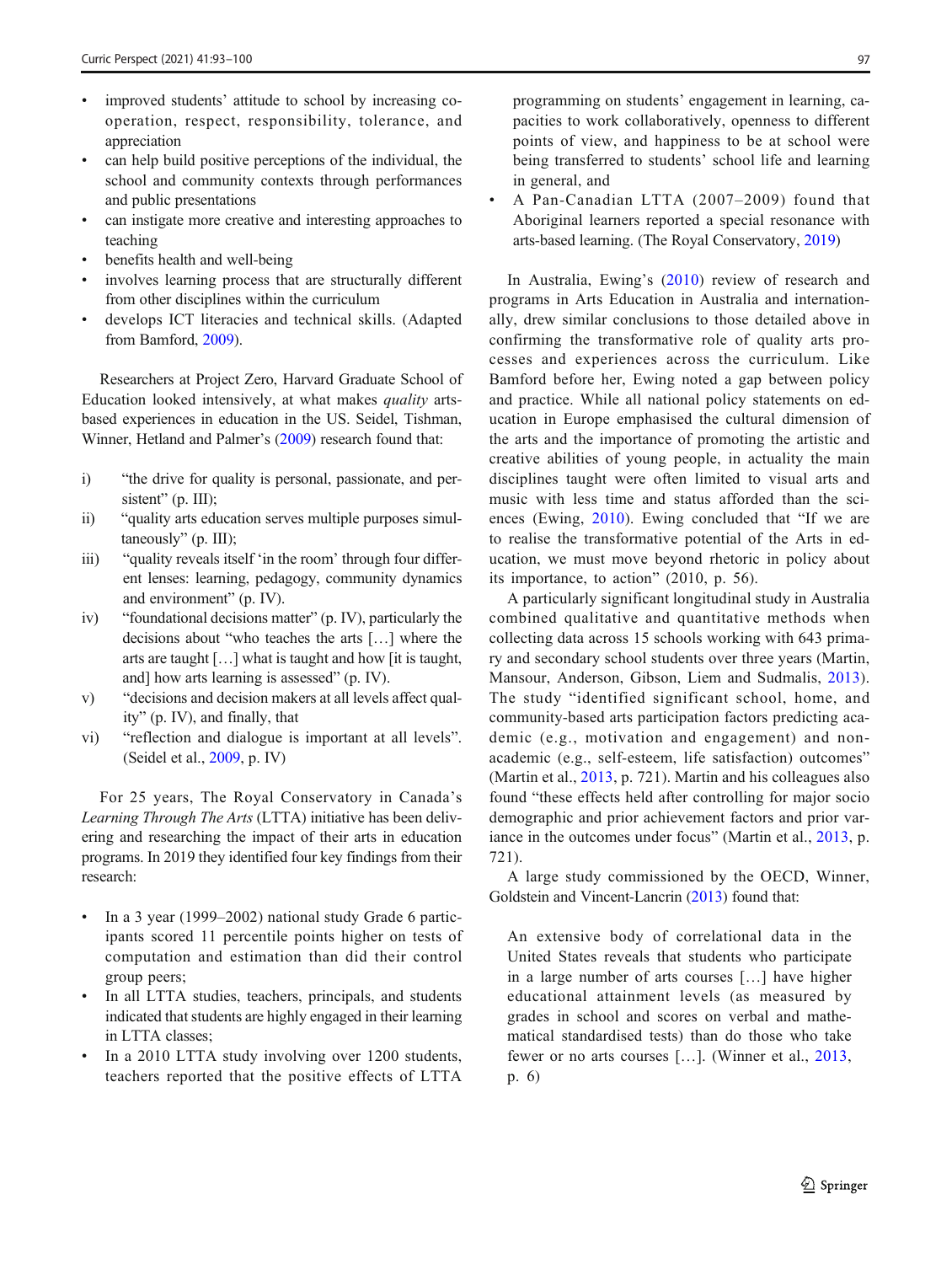However, the researchers also state that "These correlational findings should not be taken as showing that the arts courses cause the higher educational attainment. Plausible non-causal explanation cannot be ruled out" (p. 6, emphasis added). Clearly further research is needed in this area.

A recent Australian research project that exemplifies the power of the arts in transforming education, is the Y Connect Project, a partnership between Yeronga State High School (Queensland) and Griffith University. Y Connect involved arts-rich pedagogies employed across the curriculum and artists and arts organisations working with classroom teachers to enhance teaching and learning through the arts (both in arts and non-arts classrooms). The project ran for 2.5 years and delivered over 900 h of activity (Dunn, Bundy, Jones, Stinson, Hassall, Penton, Lazaroo, & Le, [2019\)](#page-7-0). Six case studies were conducted, each focusing on different aspects of the project. Improvements were noted for students in connection to the school community; to learning; to self and possible selves as well as to each other; to the arts, artists and arts organisations (Dunn et al., 2009).

Finally, a longstanding Australian program is worthy of note. Although focusing on two artforms (drama and literature), the School Drama<sup>TM</sup> program, a partnership between Sydney Theatre Company and The University of Sydney has been employing teaching artists to work alongside teachers using drama-rich pedagogy with quality children's literature in primary English classrooms since 2009 to improve English and literacy outcomes, reaching over 35,000 teachers and students by 2020. The most recent research into the program has found shifts across the four literacy areas of creative/imaginative writing, vocabulary development, inferential comprehension and confidence in oracy (Saunders, [2019](#page-7-0)). Benchmarking data found that student literacy increased on average just under one full grade (e.g. moving from C to B) over the term and achievement was more pronounced in less proficient male students. There is also strong evidence to suggest that drama-rich pedagogy can enhance student confidence, collaboration, imagination, engagement and connection to character

(Saunders, [2019](#page-7-0)). The program has been successfully adapted for secondary English as an Additional Language/Dialect (EAL/D) learners, as well as adult refugees, migrants and asylum seekers through the Connected program (see Campbell & Hogan, [2019\)](#page-6-0).

The table below (Table [1](#page-6-0) - Appendix) provides a cross referencing of knowledge, skills, dispositions and competencies and tracks these against goals for education and the studies, meta-analyses, individual programs, projects and case studies that have been discussed in this article. It is neither exhaustive nor comprehensive but supports my contention that through The Arts, our educational goals can be achieved.

## Conclusion: Harnessing the power of the arts in Australian education

Significant research across decades demonstrates that The Arts improve student academic results generally, particularly in literacy and numeracy. The Arts can improve student confidence, motivation, engagement and social and emotional well-being enabling ongoing development of lifelong learners. As adults, those students who engaged in The Arts at school are more active and engaged community members. Despite this research evidence, policy documents and the general public's acknowledgment of the importance of The Arts, their place in the curriculum and in schools is almost constantly threatened and advocates are frequently required to justify their place (Saunders & Stinson, [2016](#page-7-0)).

If we truly want a future world where our citizens are compassionate, confident, literate, numerate, academic, creative, motivated, engaged learners who can harness their imaginations and creativities to think in divergent and flexible ways, then we must invest in quality Arts curriculum in schools. Our young people have the right to a quality Arts Education and their futures depend on receiving this. We address the gap between policy and practice within Australian schools to ensure that every child receives a quality education, that values The Arts.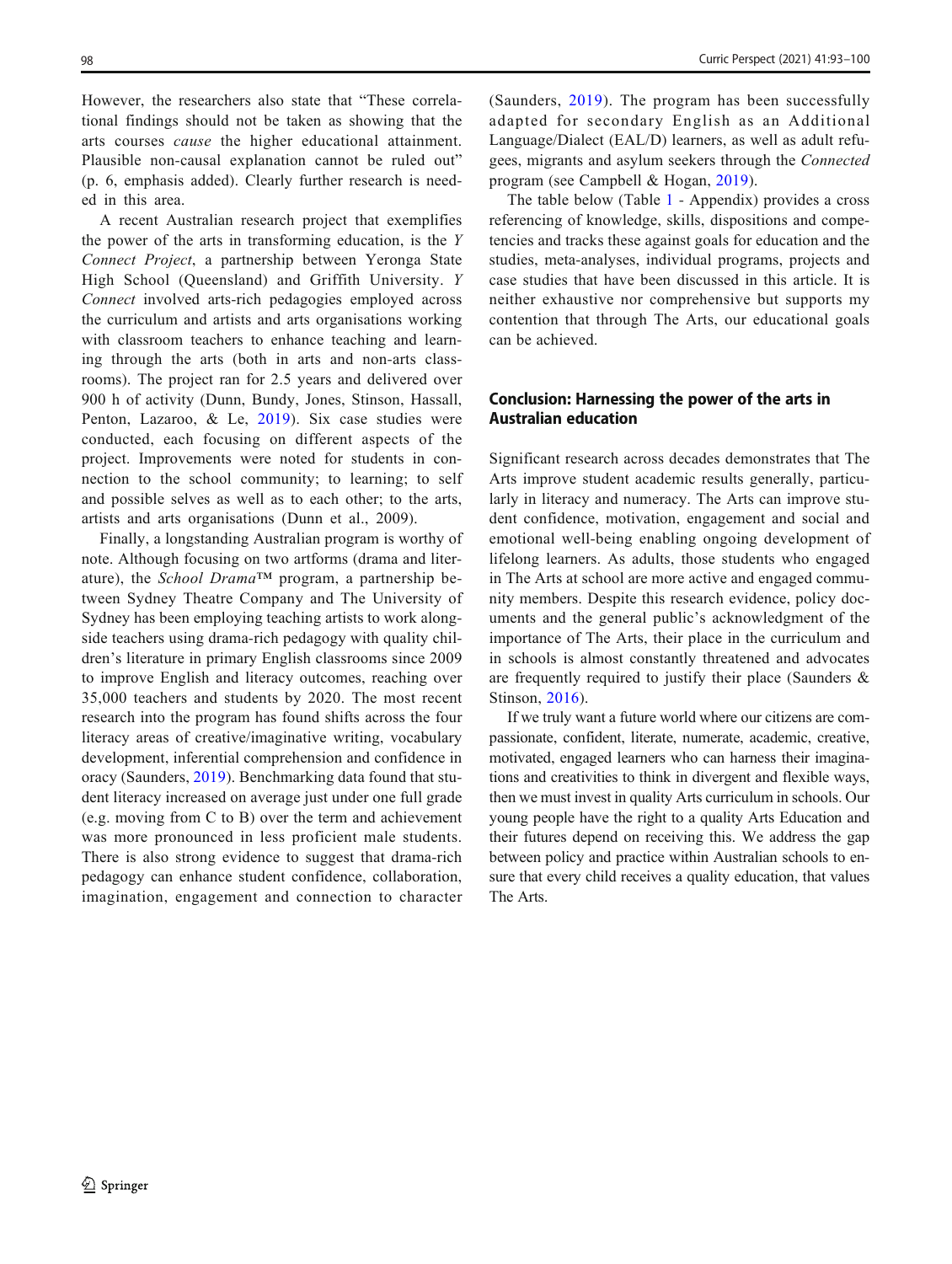# <span id="page-6-0"></span>Appendix

Table 1 Cross referencing of knowledge, skills, dispositions and competencies against goals for education and research studies, meta-analyses, individual programs, projects and case studies

|                                                       |                                                                             | <b>Goals for education</b>                                        |                                            |                                                                                         | Large scale studies and meta-analyses  |                                  |                                           |                                                                                              |                                                       |                                                                                                            |                                                                                                      | Individual program,<br>projects and case studies                                           |                                                                                                                               |                                            |
|-------------------------------------------------------|-----------------------------------------------------------------------------|-------------------------------------------------------------------|--------------------------------------------|-----------------------------------------------------------------------------------------|----------------------------------------|----------------------------------|-------------------------------------------|----------------------------------------------------------------------------------------------|-------------------------------------------------------|------------------------------------------------------------------------------------------------------------|------------------------------------------------------------------------------------------------------|--------------------------------------------------------------------------------------------|-------------------------------------------------------------------------------------------------------------------------------|--------------------------------------------|
| competencie<br>dispositions and<br>Knowledge, skills, |                                                                             | Alice Springs (Mparntwe) Education Declaration.<br>COAGEC] 2019). | OECD Learning Framework 2030 (OECD, 2018). | a global society.<br>century students for<br>Preparing 21 <sup>st</sup><br>(NEA, 2013). | Champions of change.<br>(Fiske, 1999). | (Deasy, 2002)<br>Critical links. | The wow factor.<br>(Bamford, 2006, 2009). | (Catterall, Dumais and Hampden-Thompson, 2012)<br>The arts and achievement in at-risk youth. | The arts and Australian education.<br>(Ewing,, 2010). | The role of arts participation in students' academic<br>and nonacademic outcomes.<br>Martin et al., 2013). | Arts for art's sake? The impact of Arts education.<br>[Winner, Goldstein and Vincent-Lancrin (2013). | Canada, 2019)<br>Learning through the arts research.<br>(The Royal Conservatory, Canada, 2 | Creating Critical Connections through the Arts: The<br>Y Connect Key Findings and Significance Report.<br>(Dunn et al., 2019) | Dramatic Interventions<br>(Saunders, 2019) |
|                                                       | Academic general                                                            | $\ast$                                                            |                                            |                                                                                         | $\ast$                                 | $*$                              | $*$                                       | $\ast$                                                                                       | $*$                                                   | $*$                                                                                                        | $\ast$                                                                                               | $\ast$                                                                                     | $\ast$                                                                                                                        |                                            |
|                                                       | Academic literacy                                                           | $\ast$                                                            |                                            |                                                                                         |                                        | $\ast$                           | $\ast$                                    |                                                                                              |                                                       |                                                                                                            | $\ast$                                                                                               |                                                                                            | $\ast$                                                                                                                        | $\ast$                                     |
|                                                       | Academic numeracy                                                           | $\ast$                                                            |                                            |                                                                                         |                                        | $\ast$                           |                                           |                                                                                              |                                                       |                                                                                                            | $\ast$                                                                                               |                                                                                            | $\ast$                                                                                                                        |                                            |
|                                                       | Confidence                                                                  | $\ast$                                                            |                                            |                                                                                         |                                        | $\ast$                           |                                           |                                                                                              |                                                       |                                                                                                            |                                                                                                      |                                                                                            | $\ast$                                                                                                                        | *                                          |
|                                                       | Creativity/ Creative thinking                                               | $\ast$                                                            | $\ast$                                     | $\ast$                                                                                  |                                        | $\ast$                           |                                           |                                                                                              |                                                       |                                                                                                            |                                                                                                      |                                                                                            |                                                                                                                               |                                            |
|                                                       | Lifelong learning/post-school<br>education                                  | $*$                                                               |                                            |                                                                                         |                                        | $*$                              |                                           | $\ast$                                                                                       | $\ast$                                                |                                                                                                            |                                                                                                      |                                                                                            |                                                                                                                               |                                            |
|                                                       | Active/informed/engaged citizens,<br>volunteer, participate in<br>community | $\ast$                                                            |                                            |                                                                                         | $\ast$                                 | $\ast$                           |                                           | $\ast$                                                                                       | $*$                                                   |                                                                                                            |                                                                                                      |                                                                                            |                                                                                                                               |                                            |
|                                                       | Collaboration                                                               |                                                                   | $\ast$                                     | $\ast$                                                                                  |                                        | $\ast$                           |                                           |                                                                                              |                                                       |                                                                                                            |                                                                                                      | $\ast$                                                                                     | $\ast$                                                                                                                        | *                                          |
|                                                       | Communication                                                               |                                                                   | $\ast$                                     | $\ast$                                                                                  |                                        |                                  |                                           |                                                                                              |                                                       |                                                                                                            |                                                                                                      |                                                                                            | $\ast$                                                                                                                        | $\ast$                                     |
|                                                       | Critical thinking                                                           |                                                                   | $\ast$                                     | $\ast$                                                                                  |                                        |                                  |                                           |                                                                                              |                                                       |                                                                                                            |                                                                                                      |                                                                                            |                                                                                                                               |                                            |
|                                                       | Motivation and/or engagement                                                |                                                                   | $\ast$                                     |                                                                                         | $\ast$                                 | $\ast$                           |                                           |                                                                                              |                                                       | $\ast$                                                                                                     |                                                                                                      | $\ast$                                                                                     | $\ast$                                                                                                                        | $\ast$                                     |
|                                                       | Social, emotional wellbeing and<br>Empathy                                  |                                                                   | $\ast$                                     |                                                                                         |                                        | $\ast$                           | $\ast$                                    |                                                                                              | $\ast$                                                | $\ast$                                                                                                     |                                                                                                      |                                                                                            | $\ast$                                                                                                                        | $\ast$                                     |
|                                                       | Drop out of school                                                          |                                                                   |                                            |                                                                                         |                                        | $*$                              |                                           | $\ast$                                                                                       | $\ast$                                                |                                                                                                            |                                                                                                      |                                                                                            |                                                                                                                               |                                            |

# References

- Australia Council for the Arts. (2014). Arts in daily life: Australian participation and the arts. Australia: Sydney Retrieved from [http://](http://www.australiacouncil.gov.au/workspace/uploads/files/research/arts-in-daily-life-australian-5432524d0f2f0.pdf) [www.australiacouncil.gov.au/workspace/uploads/files/research/](http://www.australiacouncil.gov.au/workspace/uploads/files/research/arts-in-daily-life-australian-5432524d0f2f0.pdf) [arts-in-daily-life-australian-5432524d0f2f0.pdf](http://www.australiacouncil.gov.au/workspace/uploads/files/research/arts-in-daily-life-australian-5432524d0f2f0.pdf).
- Australian Curriculum, Assessment and Reporting Authority (ACARA). (2011). Shape of the Australian curriculum: The arts. Sydney, Australia: Australian Curriculum, Assessment and Reporting Authority Retrieved from [http://docs.acara.edu.au/resources/](http://docs.acara.edu.au/resources/Shape_of_the_Australian_Curriculum_The_Arts_-_Compressed.pdf) [Shape\\_of\\_the\\_Australian\\_Curriculum\\_The\\_Arts\\_-\\_Compressed.](http://docs.acara.edu.au/resources/Shape_of_the_Australian_Curriculum_The_Arts_-_Compressed.pdf) [pdf.](http://docs.acara.edu.au/resources/Shape_of_the_Australian_Curriculum_The_Arts_-_Compressed.pdf)
- Bamford, A. (2006). The wow factor: Global research compendium on the impact of the arts in education. Berlin, Germany: Waxmann Verlag.
- Bamford, A. (2009). The wow factor: Global research compendium on the impact of the arts in education (2nd ed.). Berlin, Germany: Waxmann Verlag.
- Campbell, V., & Hogan, Z. (2019). Pandora and the tiger's whisker: Stories as pretext in two adult language learning contexts. NJ, 43(1), 39–50. [https://doi.org/10.1080/14452294.2019.1585931.](https://doi.org/10.1080/14452294.2019.1585931)
- Catterall, J. S., Dumais, S. A., & Hampden-Thompsan, G. (2012). The arts and achievement in at-risk youth: Findings from four longitudinal studies. Washington, DC: National Endowment for the Arts.

Catterall, J., Chapleau, R., & Iwanaga, J. (1999). Involvement in the arts and human development: General involvement and intensive involvement in music and theatre arts. In E. Fiske (Ed.), Champions of change: The impact of arts on learning. Washington, DC: The Arts Education Partnership and the President's Committee on the Arts and Humanities.

- Catterall, J.S. (2002). The arts and the transfer of learning. In R. Deasy. (Ed.). (2002). Critical links: Learning in the arts and student academic and social development. Washington, DC: Arts Education Partnership.
- Chalmers, J., & Quigley, M. (2017). Changing jobs: The fair go in the new machine age. Melbourne, Victoria: Redback Quarterly.
- Council of Australian Governments Education Council [COAGEC]. (2018). Optimising STEM industry-school partnerships: Inspiring Australia's next generation, final report. Retrieved from [http://](http://www.educationcouncil.edu.au/site/DefaultSite/filesystem/documents/Reports%20and%20publications/Publications/Optimising%20STEM%20Industry-School%20Partnerships%20-%20Final%20Report.pdf) [www.educationcouncil.edu.au/site/DefaultSite/filesystem/](http://www.educationcouncil.edu.au/site/DefaultSite/filesystem/documents/Reports%20and%20publications/Publications/Optimising%20STEM%20Industry-School%20Partnerships%20-%20Final%20Report.pdf) [documents/Reports%20and%20publications/Publications/](http://www.educationcouncil.edu.au/site/DefaultSite/filesystem/documents/Reports%20and%20publications/Publications/Optimising%20STEM%20Industry-School%20Partnerships%20-%20Final%20Report.pdf) [Optimising%20STEM%20Industry-School%20Partnerships%](http://www.educationcouncil.edu.au/site/DefaultSite/filesystem/documents/Reports%20and%20publications/Publications/Optimising%20STEM%20Industry-School%20Partnerships%20-%20Final%20Report.pdf) [20-%20Final%20Report.pdf](http://www.educationcouncil.edu.au/site/DefaultSite/filesystem/documents/Reports%20and%20publications/Publications/Optimising%20STEM%20Industry-School%20Partnerships%20-%20Final%20Report.pdf)
- Council of Australian Governments Education Council [COAGEC]. (2019). The Alice Springs (Mparntwe) Education Declaration. Retrieved from: [https://docs.education.gov.au/documents/alice](https://docs.education.gov.au/documents/alice-springs-mparntwe-education-declaration)[springs-mparntwe-education-declaration](https://docs.education.gov.au/documents/alice-springs-mparntwe-education-declaration)
- Davis, D. (2008). First we see. Report of the National Review of Visual Education. Australian government: Australia council and the